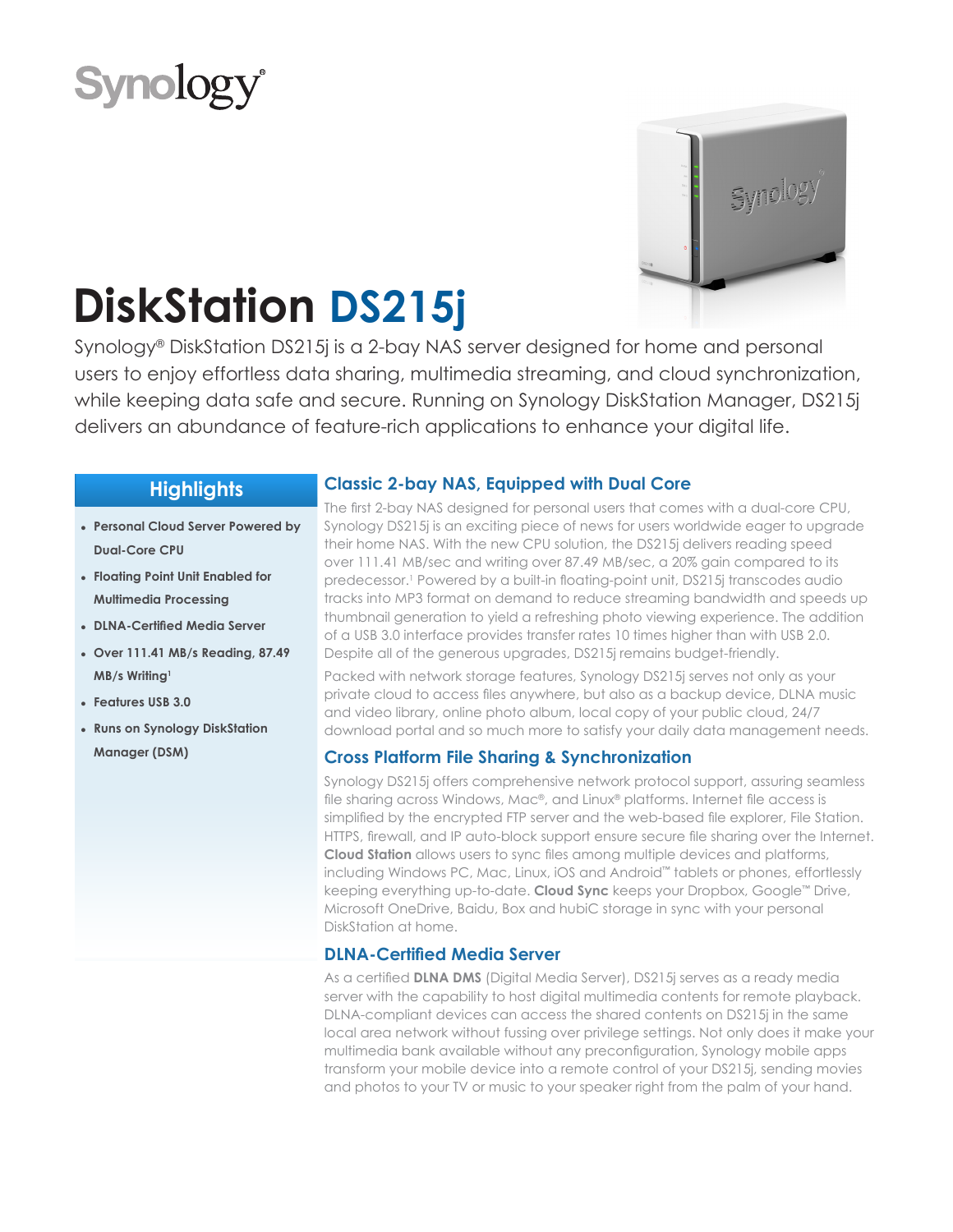

### **Cross-platform File Synchronization**

Auto-synchronize your files among DiskStation, PC and mobile devices using Synology Cloud Station.



### **Anytime Availability**

Access your DiskStation anywhere using Synology mobile apps.

# **Full Multimedia Features**

With DS215j you have many tools to easily manage your multimedia. **Photo Station**'s intuitive design allows you to effortlessly organize photos into customized categories, smart albums, and blog posts; as well as link them to social networking websites like Facebook, Twitter, Flickr, and Weibo with just a few clicks. **Audio Station** comes with a built-in lyrics plugin, Internet radio, and support for DLNA®, AirPlay®, and Bluetooth speakers for quality playback. With **Video Station**, you can watch movies and TV shows online and record your favorite programs with a DVB-T, DVB-S or DTMB tuner.

## **Synology QuickConnect and Mobile Apps**

For users whose network environment lacks a public IP address or the ability to configure port-forwarding, **QuickConnect** provides a relay service for you to access your DS215j from anywhere around the globe, even when it's hidden in a local area network. With a customizable QuickConnect ID, you can log in to your DS215j via DSM browser interface, Synology desktop utilities, and mobile apps.

Synology provides mobile apps that let you enjoy the full variety of your multimedia library even when you're on the go, allowing you to access the photo albums, music, and video collection stored at home on your DS215j. Available on iOS, Android, and Windows Phone platforms, **DS photo+**, **DS audio**, and **DS video** mobilize your Photo Station, Audio Station, and Video Station, potentially placing terabytes of content at your fingertips. On top of that, **DS download** makes it possible for you to manage and monitor your download tasks remotely while **DS file** allows you to manage the files stored on your DS215j.

# **Runs on Synology DiskStation Manager (DSM)**

**Synology DiskStation Manager** (DSM) is a web-based operating system tailormade for Synology NAS. Featuring an intuitive multitasking user interface, DSM provides destop-like experience to minimize effort in exploring and managing the DiskStation.

The built-in **Package Center** allows you to download and install a variety of packages on demand, ranging from backup, multimedia, business, security and utilities.

With all the built-in and add-on features, DSM provides you with complete and finegrained control of your DS215j, helping you maximize productivity and make the best out of of your digital assets.

# **Energy-efficient with Cool and Quiet Design**

Synology DS215j is designed with energy efficiency in mind. Not only does it provide a 92 X 92 mm fan and smart airflow to keep the system running cool 24/7, its noise dampening design makes it really quiet compared to PC counterparts. The hard drive hibernation feature can further reduce power consumption and operation cost.

All Synology products are produced with RoHS compliant parts and packed with recyclable packing materials. Synology acknowledges its responsibility as a global citizen to continually work in reducing the environmental impact of every product produced.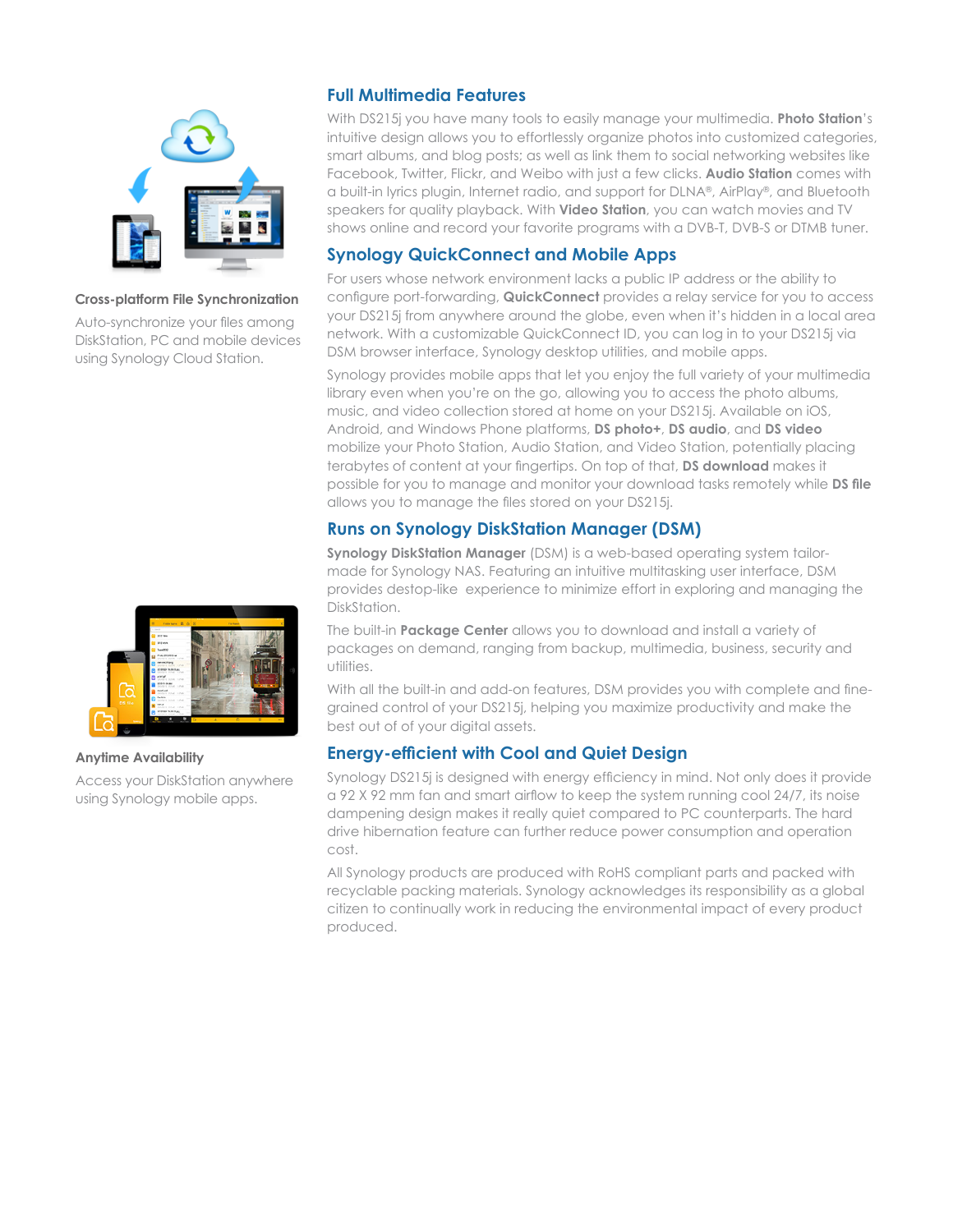# **Connections & Buttons**



# **Technical Specifications**

# **Hardware**

| CPU                            | Marvell Armada 375 Dual Core 800 MHz                                                                                                                                                     |
|--------------------------------|------------------------------------------------------------------------------------------------------------------------------------------------------------------------------------------|
| <b>Floating Point</b>          | Yes                                                                                                                                                                                      |
| Hardware Encryption Engine     | Yes                                                                                                                                                                                      |
| Memory                         | 512MB DDR3                                                                                                                                                                               |
| Internal HDD/SSD               | 3.5" or 2.5" SATA(II) X 2 (hard drives not included)                                                                                                                                     |
| Max Internal Capacity          | 12TB (2 X 6TB HDD) (The actual capacity will differ according to volume types)                                                                                                           |
| <b>External Ports</b>          | USB 3.0 X 1, USB 2.0 X 1                                                                                                                                                                 |
| Size (HxWxD) (mm)              | 165 X 100 X 225.5                                                                                                                                                                        |
| Weight                         | $0.88$ kg                                                                                                                                                                                |
| LAN                            | Gigabit X 1                                                                                                                                                                              |
| Wireless Support (dongle)      | Yes                                                                                                                                                                                      |
| AC Input Power Voltage         | 100V to 240V AC                                                                                                                                                                          |
| Power Frequency                | 50 / 60Hz, Single Phase                                                                                                                                                                  |
| <b>Operating Temperature</b>   | 5°C to 35°C (40°F to 95°F)                                                                                                                                                               |
| Storage Temperature            | $-20^{\circ}$ C to 60 $^{\circ}$ C (-5 $^{\circ}$ F to 140 $^{\circ}$ F)                                                                                                                 |
| Relative Humidity              | 5% to 95% RH                                                                                                                                                                             |
| <b>General</b>                 |                                                                                                                                                                                          |
| <b>Networking Protocols</b>    | CIFS, AFP, NFS, FTP, WebDAV, CalDAV, iSCSI, Telnet, SSH, SNMP, VPN (PPTP, OpenVPN™, L2TP)                                                                                                |
| File System                    | Internal: EXT4<br>External: EXT4, EXT3, FAT, NTFS, HFS+ (Read Only)                                                                                                                      |
| Storage Management             | Max File System Size: 16TB, Max Internal Volumes #: 256, Max iSCSI Targets #: 10, Max iSCSI LUN#: 10,<br>Supported RAID Type: Basic, JBOD, RAID 0, RAID 1, Synology Hybrid RAID          |
| <b>File Sharing Capability</b> | Max User Accounts: 1024, Max Groups: 256, Max Shared Folders: 256, Max Concurrent CIFS/AFP/FTP<br>Connections: 128                                                                       |
| Privilege                      | Windows Access Control List (ACL)                                                                                                                                                        |
| <b>Directory Service</b>       | Windows AD Integration: Domain Users login via Samba (CIFS)/AFP/FTP/File Station, LDAP Integration                                                                                       |
| Security                       | FTP over SSL/TLS, IP Auto-Block, Firewall, Encrypted Network Backup over Rsync, HTTPS Connection                                                                                         |
| Utilities                      | Synology Assistant, Cloud Station, Evidence Integrity Authenticator                                                                                                                      |
| <b>Supported Clients</b>       | Windows XP onward, Mac OS X 10.5 onward, Ubuntu 9.04 onward                                                                                                                              |
| Supported Browsers             | Chrome <sup>TM</sup> , Firefox®, Internet Explorer®: 8 onward, Safari® 5 onward, Safari (iOS 5 onward on iPad®),<br>Chrome (Android 4.0 on tablets)                                      |
| Language                       | English, Deutsch, Français, Italiano, Español, Dansk, Norsk, Svensk, Nederlands, Русский, Polski, Magyar,<br>Portuquês do Brasil, Portuquês Europeu, Türkce, Český, 日本語, 한국어, 繁體中文, 简体中文 |